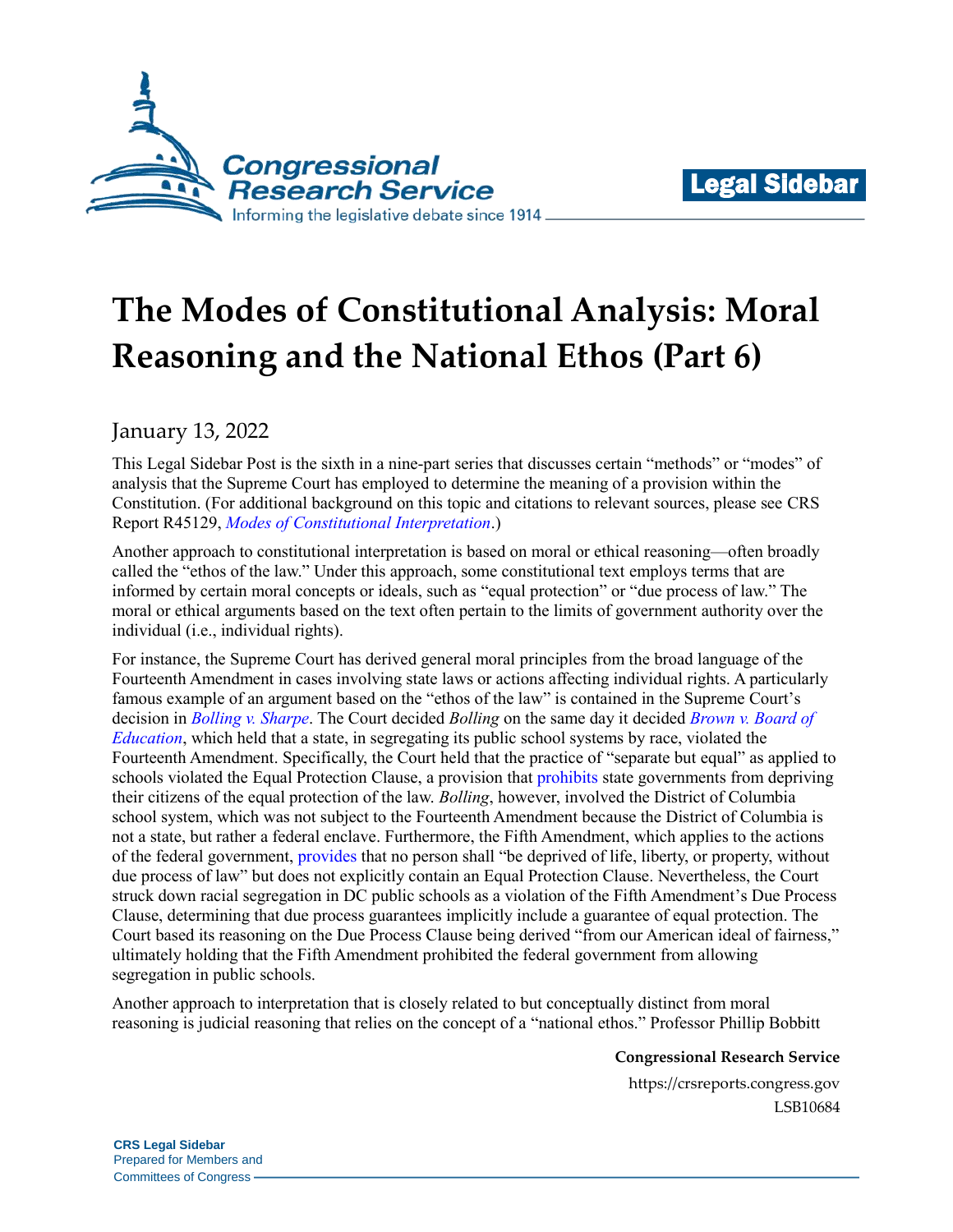defined this national ethos as the unique character of American institutions, the American people's distinct national identity, and "the role within [the nation's public institutions] of the American people." An example of the "national ethos" approach to ethical reasoning is found in *[Moore v. City of East](https://supreme.justia.com/cases/federal/us/431/494/)  [Cleveland](https://supreme.justia.com/cases/federal/us/431/494/)*, in which the Court struck down as unconstitutional a city zoning ordinance that prohibited a woman from living in a dwelling with her grandson. In its decision, the Court surveyed the history of the family as an institution in American life and stated: "Our decisions establish that the Constitution protects the sanctity of the family precisely because the institution of the family is deeply rooted in this Nation's history and tradition. It is through the family that we inculcate and pass down many of our most cherished values, moral and cultural." Thus, the Court struck down the zoning ordinance, at least in part, because it interfered with the American institution of the family by preventing a grandmother from living with her grandson.

Another example of the Court's reliance on national ethos as a rationale is *[West Virginia State Board of](https://supreme.justia.com/cases/federal/us/319/624/)  [Education v. Barnette](https://supreme.justia.com/cases/federal/us/319/624/)*. In that case, the Court held that the First Amendment prohibited a state from enacting a law compelling students to salute the American flag. Writing for the majority, Justice Robert Jackson noted that, in contrast to authoritarian regimes such as the Roman Empire, Spain, and Russia, the United States' unique form of constitutional government eschews the use of government coercion as a means of achieving national unity. The Court invoked the nation's character as reflected in the Constitution, writing: "If there is any fixed star in our constitutional constellation, it is that no official, high or petty, can prescribe what shall be orthodox in politics, nationalism, religion, or other matters of opinion or force citizens to confess by word or act their faith therein."

Proponents of using moral or ethical reasoning as an approach for making sense of broad constitutional provisions, such as the Due Process Clause of the Fourteenth Amendment, [argue](https://www.depts.ttu.edu/westernciv/video_lectures/hadley_arkes_lecture.php) that general moral principles underlie much of the Constitution's text. Some also [argue](https://www.repository.law.indiana.edu/cgi/viewcontent.cgi?article=3321&context=ilj#page=14) that the Framers designed the Constitution as an instrument that would grow over time. Thus, supporters of moral reasoning in constitutional interpretation contend that its use appropriately leads to more flexibility for judges to incorporate contemporary values when deriving meaning from the Constitution. Ethical arguments can also fill in gaps in the text to address situations unforeseen at the time of the Founding, consistent with the understanding of the Bill of Rights as a starting point for individual rights.

Some proponents of using the distinct character of the American national identity and the nation's institutions as a method for elaborating on the Constitution's meaning argue that the "national ethos" underlies the Constitution's text, and the use of this method allows more flexibility for judges to incorporate contemporary American values when deriving meaning from the Constitution. Moreover, unlike approaches that discern meaning from general moral or ethical principles, the "national ethos" approach arguably has added legitimacy as a mode of interpretation because it is specifically tied to the United States' identity and values and those aspects of the Constitution that are distinctly American.

On the other hand, critics of an approach to constitutional interpretation based on moral reasoning or the "national ethos" have [argued](https://scholarship.law.columbia.edu/cgi/viewcontent.cgi?article=2123&context=faculty_scholarship#page=41) that courts should not be "moral arbiters." They have contended that such approaches involve unelected judges determining the Constitution's meaning based on principles that are not objectively verifiable—determinations that critics argue should be made by the political branches.